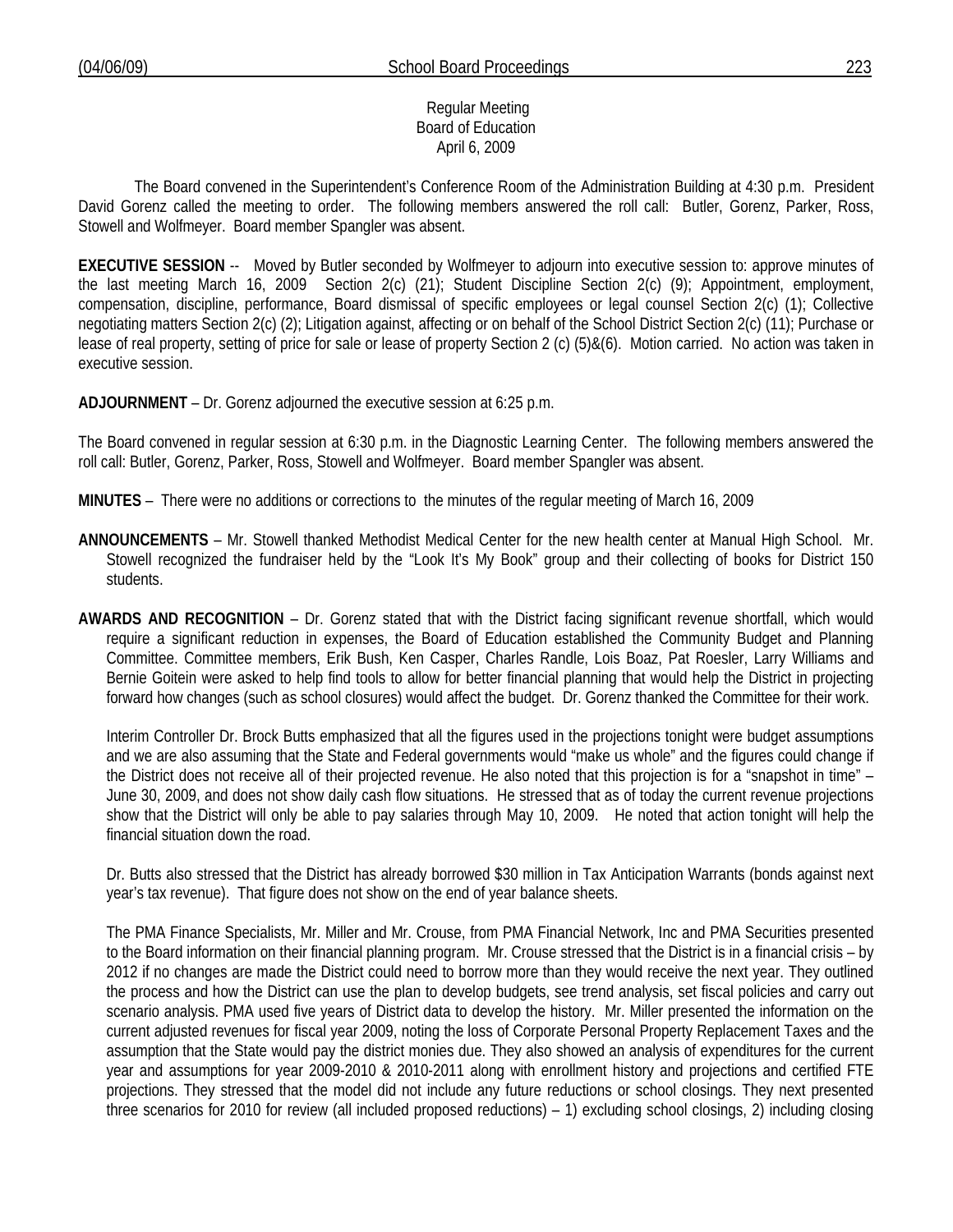two primary schools in the fall of 2009, 3) including closing two primary schools plus closing of one middle school and one high school in the fall of 2010.

Dr. Butts stated that what the District is trying to do with Working Cash Bonds is to try to change the trend line in the financial numbers so that in three to five years the District can get away from the "crisis mode" and not rely on early taxes. He stressed that for the last few years the District has relied on early tax dollars (usually \$17 million) to pay the current year bills. He noted that Tax Anticipation Warrants have interest charges – almost \$500,000 for the borrowing this year.

Dr. Gorenz summarized that 1) Revenues for the next few years are going to decrease, 2) If we do nothing, we will continue to have more expenses than revenue, have to borrow more money and stay in crisis times 3) If the District goes with Scenario #1, we do not have fund balances and would have to continue to borrow, 4) Scenarios #2 and #3 will try to restore fund balances and get away from borrowing.

Budget and Planning Chairperson Erik Bush reported that a public forum would be held April 16, 2009 at 6:00 p.m. at Neighborhood House to allow for public input.

**PRESENTATION BY AUDIENCE ON ACTION ITEMS –** Terry Knapp, 922 W. Wilshire Dr, stated his concern with borrowing money and still having the Edison program and keeping Blaine Sumner open.

 Diane Vespa, 2318 W. Imperial Dr., spoke to Item #6, Petitions to Intervene Before Property Tax Appeal Board, stated her concern that there would be more attorney billable hours than the savings on the appeals.

**PRESENTATION BY AUDIENCE** – Rufus Messenger, Kingman parent, asked if the district had saved any money with Early Release Days.

 Susan McCabe, 1407 Glendale, Pekin, IL - Tyng Teacher, spoke for the faculty and parents from Tyng School and stated they are all dedicated to Tyng School, but if keeping the school is not feasible, there is no other choice but to move forward. She asked that all families know where there children will be attending in the fall before schools is dismissed for the summer. She also stated that the staff feels uncertain and asked that teacher assignments be made as quickly as possible.

 Joan McNamara, 202 E. Embert, teacher from Whittier School, read a statement prepared by Scott Donahue asking that administration and consultants be cut and the Edison contract pulled before schools are closed.

 Rosalie Walker, 622 Vine St., President of the Averyville Neighborhood Association, stated that she is concerned with the stability of the neighborhood if Kingman Primary School is closed. She asked that the school remain open and become a K-8 school.

 Jeff Adkins-Dutro, 2610 W. Barker, stated that he feels that school closures would bring about lower enrollments. He stated that the District is a "laughing-stock" now. He feels that money in the District has been squandered and stated that the District needs a new Superintendent that will bring vision and money to the District. He asked that the teacher's union be represented on the Superintendent Search Committee and Budget and Planning committee. He stated that the administration building needs to be closed down as does Blaine Sumner – he would like all buildings closed that do not benefit students.

 Hedy Elliott Gardner, 3811 W. Pagewood, would like to address the situation of first year teachers receiving unsatisfactory evaluations. She feels that money has been squandered and that there is a lack of leadership in the closing of Kingman Primary School, Tyng Primary School and Woodruff High School. She feels that students are not put first. She would like to see the Edison Contract stopped, Blaine Sumner closed, Wisconsin office closed, property sold, early release days stopped, PBIS stopped and administration cut.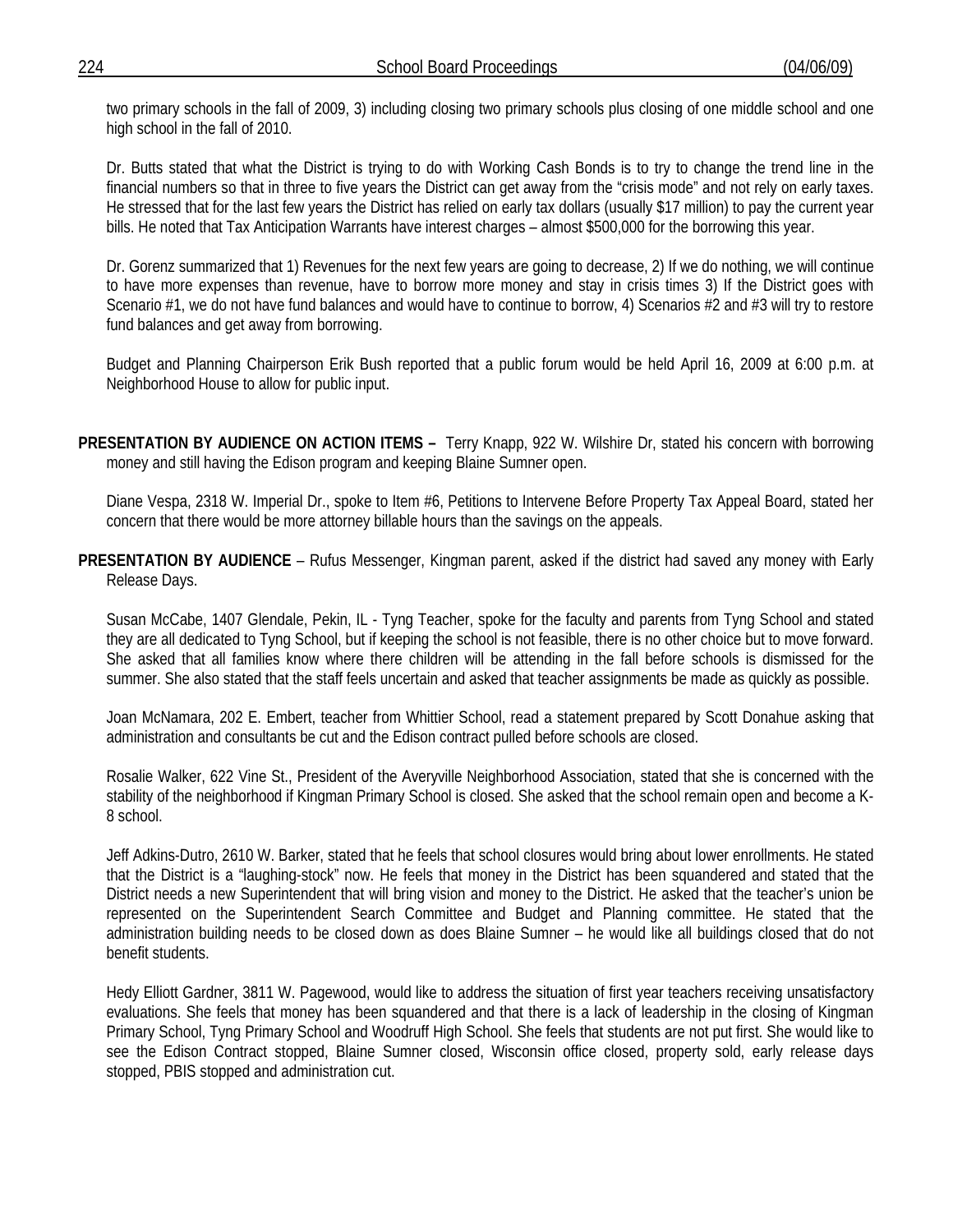Kim Still, 525 Boston Ct., Bartonville, IL, teacher at Woodruff High School. Asked that Edison be eliminated. She asked that Woodruff High School not be closed because that would lead to a racially segregated district and parents would move. She asked that student achievement and stability be considered.

 Lee Ann Blair, 1947 NE Glendale, stated that she has held meetings and always given Superintendent Hinton the benefit of the doubt. She stated that she not heard which schools students would attend when they are disbursed. She asked that administration and Edison be cut.

 Nicole Price, 1011 E. Melbourne, stated that the financial tool is late. She would like an update on the Six Sigma program. She questioned the need for the Director of Strategic Planning. She asked that Board Member Spangler, who has been absent, not be allowed to vote.

 Judy McDowell, 2627 N. Wisconsin, asked that the Board of Education reconsider closing a high school. She felt the repercussions would be: decrease in student achievement, concerns with safety, drop in property values, drop in community involvement, loss of alumni support, increase in class size, increase in drop-out rate, increase in segregation, increase in crime.

 Karen Adkins-Dutro, 2610 W. Barker, stated that the District closed Blaine Sumner and White and moved students and the result was discipline problems, attendance issues and safety issues. She asked that Blaine Sumner be closed, administration cut, Edison discontinued and the administration building closed. She asked that cuts not involving students be made.

 Jamie Quinn, 5806 N. Keenland, Kingman Primary School teacher, asked to see the savings from the schools previously closed. She asked that the combined schools discipline and test scores be looked at. She stated that she thought the teachers and students from Kingman Primary School would move together. She asked that Kingman Primary School remain open one more year and then move with Irving Primary School into another facility. She stated that 7<sup>th</sup> & 8<sup>th</sup> grades from Lincoln Middle School could move to Woodruff High School and Kingman Primary School and Irving Primary School could move into Lincoln Middle School. Or, they could move to Loucks Schools. She asked that Edison, PBIS and CSS be cut. She asked that Kingman Primary School teachers remain with their students.

 Mary Ballowe-Hill, 2137 N. Flora, Kingman Primary School teacher, asked that Kingman Primary School students and teachers should move together to Lincoln Middle School and form a K-6 school.

 Bobbie Shultz, 4127 N. Harvard, Kingman Primary School teacher, asked that the best decisions be made for students and staff. She stated that moving Kingman Primary School students and staff to Lincoln Middle School would be best. She stated her concern for the students, parents and neighborhood if the school is closed. She asked how this move would meet the District's mission statement. She asked how much it would cost to bus all the students. She stated that a solution would be to make Woodruff High School 7-12 and have Irving Primary School and Kingman Primary School move to Lincoln Middle School. Or, an addition could be made for the current Lincoln Middle School.

 Daniel Hiles, 116 Douglas Rd. Marquette Heights, IL, music teacher at Kingman Primary School, stated that he spoke for the parents and staff. He stated that Kingman Primary School has unselfish teachers that work hard for the students and put students first. He stated that he expected Kingman Primary School to move with Irving Primary School to Lincoln Middle School. He does not feel that dispersing students to 2-4 schools will work.

 Mary Ann Boyd, asked where the children would go. She stated that the DLC staff could go back to the DLC. She asked that the District think about kids and not money.

 Kim McDowell, 628 Alexander, stated that she is the mother of students at Kingman Primary School. She asked that children and their safety be put first. She asked that administration be cut and that administration has put the district in the negative.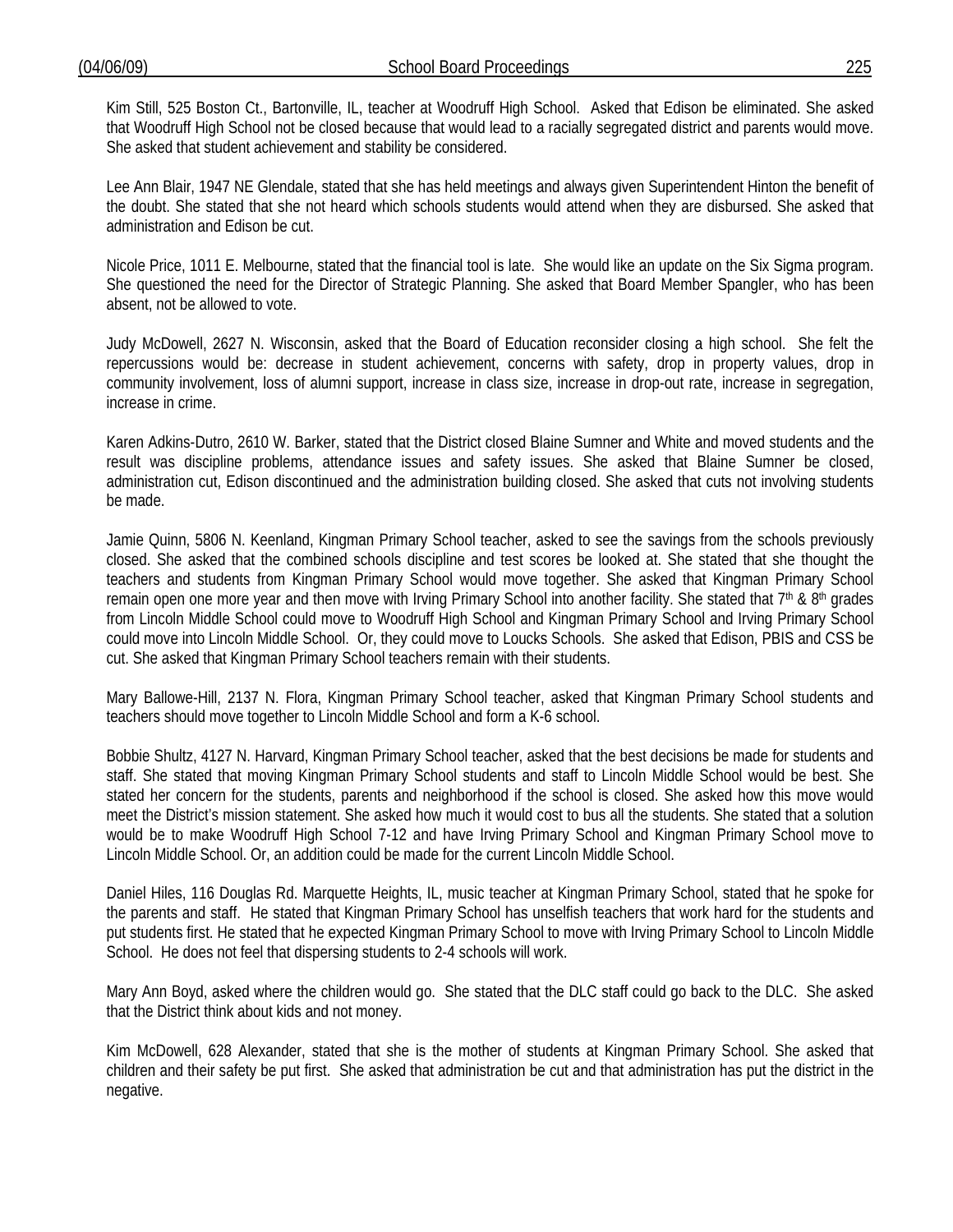Steve Katlack, 709 E. Frye, asked that the District sell the properties on Prospect. He stated that the District spend \$877,500 on the properties and they should be sold before schools are closed. He stated that the District would probably not get back the money they paid for the properties, but they would get something.

 Stacey Fisher, stated that she is the mother of a special needs student at Kingman and that if the school closes she will home school her student.

 Bob Darling, 230 E. High Point Rd. stated that he heard good ideas from the Kingman Primary School staff. He stated that he thinks administration should ask the teachers, we do not ask for their help enough. He asked what the old Controller/Treasurer was doing and asked who the old one answered to.

 Terry Knapp, 922 W. Wilshire Dr. asked that the Board look at the sheet he passed out regarding safety of students and staff. He asked that more than 3 scenarios be reviewed with the software. He stated his concern with gangs, bullying, guns, fights and safety if schools are consolidated.

 Beth Akeson, 4207 N. Grandview Dr. Stated that she supported the students and families. She stated that she is running for City Council because of the issues raised with the Glen Oak School issue. She urged current Board of Education members to ask questions about the SBI report. She feels that the buildings were not evaluated correctly and they can be restored. She feels that closing neighborhood schools is not in the best interest of students. She stated that there is a direct correlation between blight and civic buildings.

 Savino Sierra, 1708 S. Stanley, stated that he is proud of the people that spoke. He stated that the Board of Education needs to listen more and vote the way people say. He stated that Harrison Primary School could have been repaired. He stated that the District is still not taking care of the buildings it has. He stated that the biggest problem for the District right now is discipline.

# **CONSENT AGENDA –**

ADOPTION OF CONSENT CALENDAR -- Moved by Butler, seconded by Parker adoption of the consent calendar with the exception of Action Item #6, Petitions to Intervene Before Property Tax Appeal Board.

On roll call, 6 ayes. Motion carried.

GIFTS TO SCHOOL DISTRICT – Moved by Butler, seconded by Parker, that the following donations be accepted and letters of appreciation sent to the donors.

300 binders, valued by the donor at \$300.00, donated by Jupiter Images to Calvin Coolidge Middle School

\$1,500.00 for a new sign donated to Calvin Coolidge Middle School by their PTO

\$1,000.00 for a new sign donated by Jaycees to Calvin Coolidge Middle School

\$500.00 and marquee letters valued by the donor at \$100.00 donated by Hardin Signs to Calvin Coolidge Middle School

\$2,000.00 for supplies and activities donated by Knights of Columbus St. Jude Council to Developmental Center

- \$100.00 for general school needs donated by Dennis and Cindy Weger and Family to Irving Primary School
- \$2,000 for supplies and activities donated by Knights of Columbus St. Jude Council to R. A. Jamieson School
- Volleyballs and cart, valued by the donor at \$349.00, donated by Eastside Volleyball Club to Lincoln Middle **School**

\$50.00 to sponsor a field trip donated by Fritch Heating and Cooling to Peoria Alternative High School

\$100.00 to sponsor a field trip donated by David & Joan Donahue to Peoria Alternative High School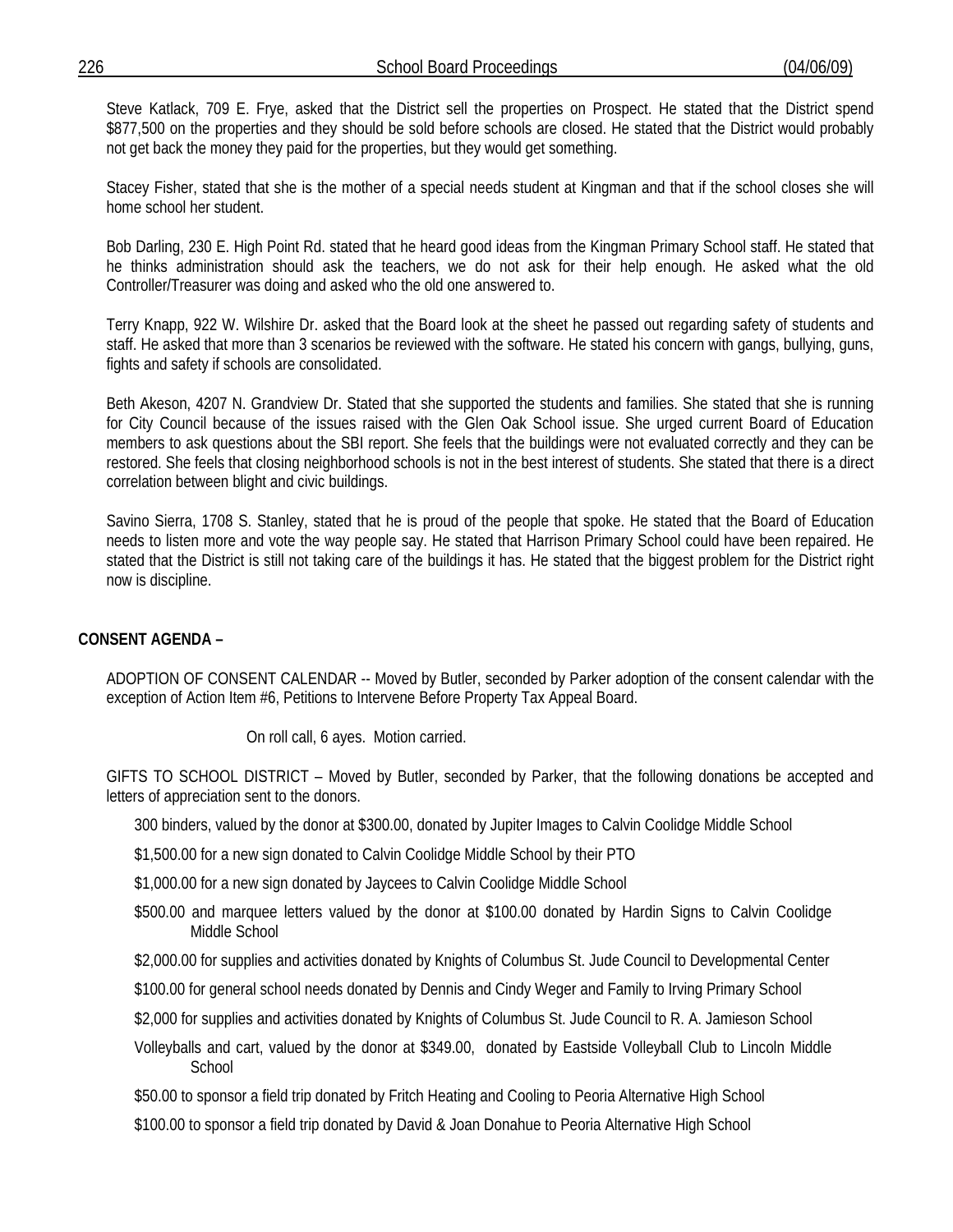\$25.00 for technology use donated by Pat Hampton to Von Steuben Middle School

\$50.00 for materials for a bench in front of the school donated by the Student Council to Whittier Primary School

Building of a bench for the front of the school donated by Mr. Tom Ibler to Whittier Primary School

- \$40.00 for materials to build a bench for the school and the building of the bench donated by Allen Winters to Whittier Primary School
- Office chairs, valued by the donor at \$170.00, donated to Peoria Public Schools District 150 by the Social Security Office

Copy paper, valued by the donor at \$300.00, donated to Peoria Public Schools District 150 by Joanne McPhee

On roll call, 6 ayes. Motion carried.

PAYMENT OF BILLS -- Moved by Butler, seconded by Parker approval of the payment of the following bills.

| FUND | <b>DESCRIPTION</b>                  | <b>BAL.SHEET</b> | <b>RFV</b> | <b>EXPENSE</b> | <b>TOTAL</b>   |
|------|-------------------------------------|------------------|------------|----------------|----------------|
| 10   | EDUCATIONAL FUND                    | \$28,896.89      |            | \$890,898.56   | \$919,795.45   |
| 20   | <b>OPERATIONS, BLDG &amp; MAINT</b> |                  |            | \$373,954.23   | \$373,954.23   |
| 40   | TRANSPORTATION                      |                  |            | \$140,409.22   | \$140,409.22   |
| 60   | CAPITAL IMPROVEMENT                 |                  |            | \$10,660.21    | \$10,660.21    |
| 90   | CAPITAL IMPROVEMENTS                |                  |            | \$33,987.40    | \$33,987.40    |
| 95   | MID CENTRAL ASSOCIATION             |                  |            | \$16,284.17    | \$16,284.17    |
| 99   | PPS ADMIN OUTREACH PROG             |                  |            | \$2,257.11     | \$2,257.11     |
|      |                                     |                  |            | \$1,468,450.90 | \$1,497,347.79 |
|      |                                     |                  |            |                |                |

On roll call, 6 ayes. Motion carried.

HUMAN RESOURCE REPORT -- Moved by Butler, seconded by Parker approval of the following human resource report as presented by the administration.

### **Certified Personnel**

| <b>Summer School - PDP (Professional Development Providers)</b> |  |  |  |  |  |
|-----------------------------------------------------------------|--|--|--|--|--|
|                                                                 |  |  |  |  |  |
|                                                                 |  |  |  |  |  |
| Anderson, Stephanie<br>Grys, Josh                               |  |  |  |  |  |
| Hancock, Julie                                                  |  |  |  |  |  |
| Baumgardner, Joseph<br>Hernandez, Maria                         |  |  |  |  |  |
| James, Natalie                                                  |  |  |  |  |  |
| Johnson, Michael                                                |  |  |  |  |  |
| Katolick, Julie                                                 |  |  |  |  |  |
| Kilmaszewski, Patrick                                           |  |  |  |  |  |
| Nace, Nicole                                                    |  |  |  |  |  |
| Nichols, Brianne                                                |  |  |  |  |  |
| Ovsienko, Tetyana                                               |  |  |  |  |  |
| Powers, Erin                                                    |  |  |  |  |  |
| Rizzo, Jamie                                                    |  |  |  |  |  |
| Russell, William                                                |  |  |  |  |  |
| Seelye, Mary                                                    |  |  |  |  |  |
| Seiberling, Ellen                                               |  |  |  |  |  |
| Wood Kellie                                                     |  |  |  |  |  |
|                                                                 |  |  |  |  |  |
|                                                                 |  |  |  |  |  |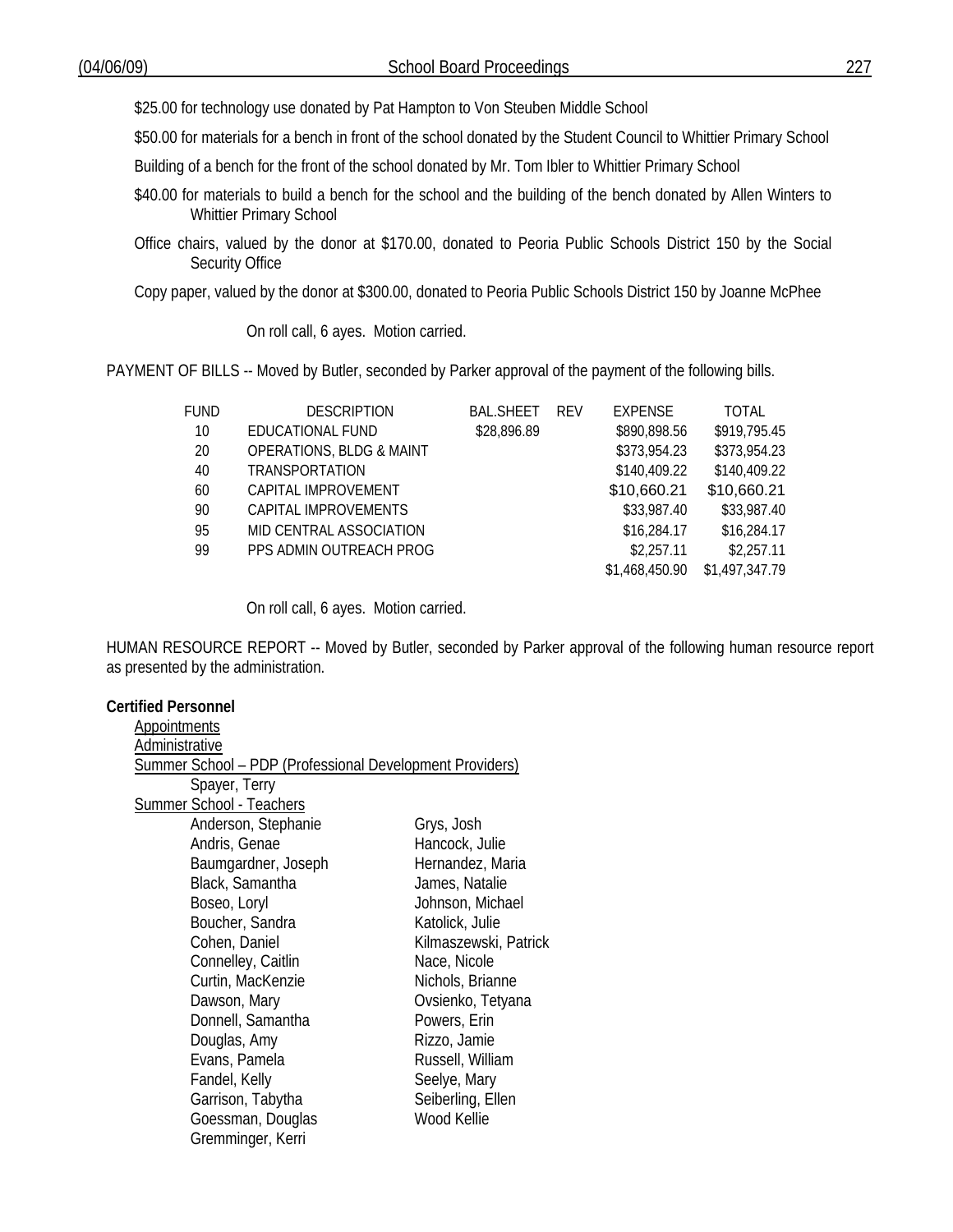| Coaching - Part Time                                   |                               |
|--------------------------------------------------------|-------------------------------|
| Armstrong, Vanessa                                     | 03-11-09                      |
| Tutors - Part Time                                     |                               |
| Stear, Susie                                           | 03-30-09                      |
| Psychologist - Full Time                               |                               |
| McReynolds, Brandi                                     | 08-17-09                      |
| <b>Leave of Absence</b>                                |                               |
| Administrative                                         |                               |
| Hubbard, Kristie                                       | $08 - 25 - 09 - 06 - 30 - 10$ |
| Resignations                                           |                               |
| Teachers - Full Time                                   |                               |
| Perez, Jennifer                                        | 06-30-09                      |
|                                                        | 03-19-09                      |
| Qiu, Joy                                               |                               |
| <b>Non-Certified Personnel</b>                         |                               |
| <b>Appointments</b>                                    |                               |
| Summer School - Clerical                               |                               |
| Gum, Kathryn                                           |                               |
| Summer School - Home School Facilitators               |                               |
| Snyder, Anne                                           |                               |
| Williams, David                                        |                               |
|                                                        |                               |
| Summer School - Paraprofessionals<br>Banister, Caitlin |                               |
|                                                        |                               |
| Bucio, Yolanda                                         |                               |
| Diaz, Maria E                                          |                               |
| Gutierrez, Adelina                                     |                               |
| Hucal, Pam                                             |                               |
| Jorden, Cassandra                                      |                               |
| Kruse, Jennifer                                        |                               |
| Rich, Debbie                                           |                               |
| <b>Student Workers - Part Time</b>                     |                               |
| Clemons, Anne                                          | 03-14-09                      |
| Gamble, Katherine                                      | 03-14-09                      |
| Hermann, William                                       | 03-14-09                      |
| Hockaday, William                                      | 03-16-09                      |
| Lee, Anna                                              | 03-14-09                      |
| Moore, Tymarksu                                        | 03-24-09                      |
| McHenry, Kaitlin                                       | 03-14-09                      |
| Stovall, Lauren                                        | 03-14-09                      |
| Transportation - Part Time                             |                               |
| Amos, Ebony                                            | 03-23-09                      |
| Gillespie, Allison                                     | 04-07-09                      |
| Kellems, Randy                                         | 03-23-09                      |
| Pate, Karen                                            | 04-07-09                      |
| Pates, Stanley                                         | 04-07-09                      |
| Riezinger, David                                       | 03-23-09                      |
| Stephens, William                                      | 03-23-09                      |
| Stewart, Gary                                          | 03-23-09                      |
| White, Woody                                           | 04-07-09                      |
|                                                        |                               |
| <b>Tutor Assistant Part Time Hourly</b>                |                               |
| Quinn, Candace                                         | 02-02-09                      |
| Schultz, Thomas                                        | 03-23-09                      |
| Paid Leave - Administrative                            |                               |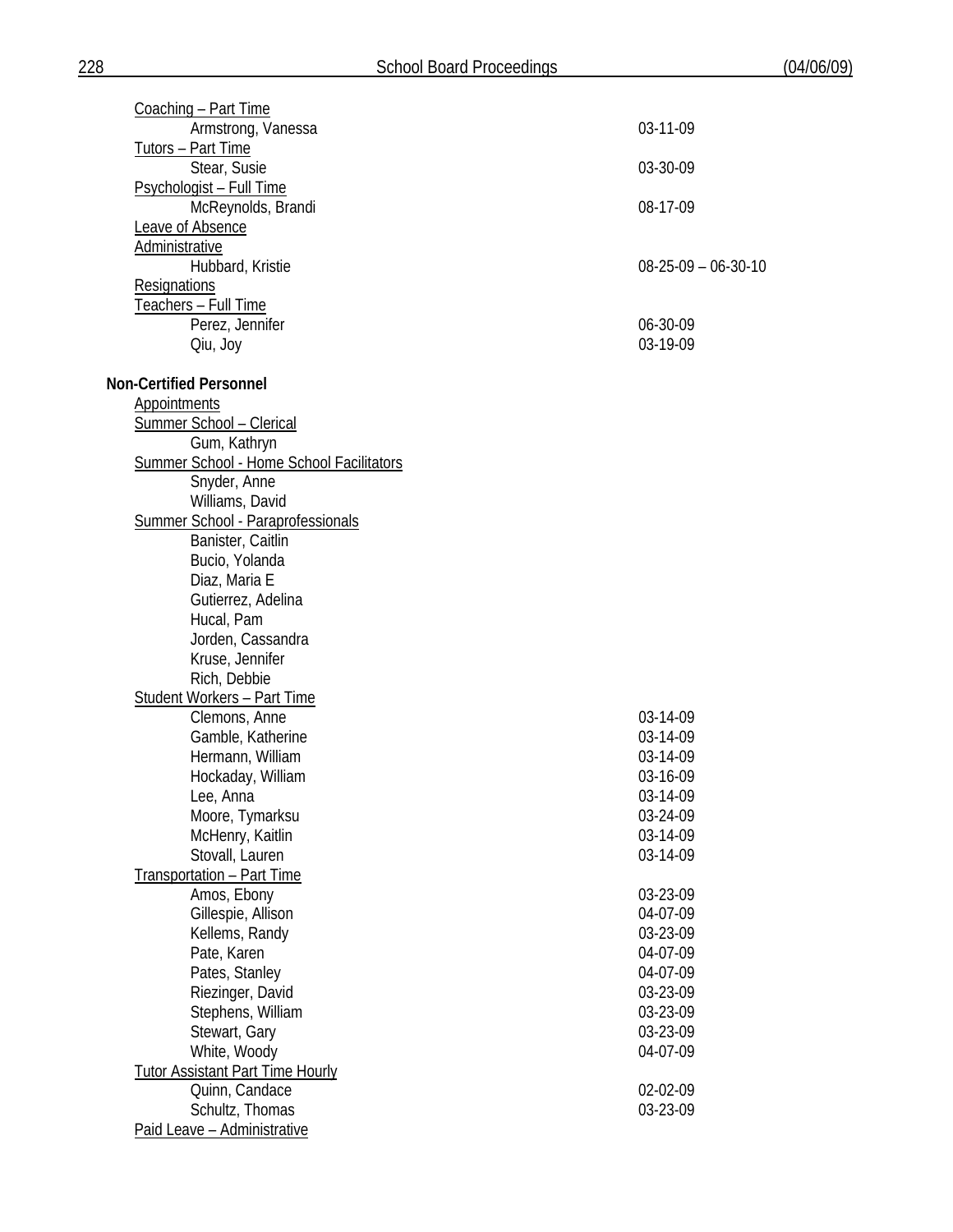| Security - Full Time               |          |
|------------------------------------|----------|
| Groenewold, Kasey                  | 03-30-09 |
| Return to Work - Family Leave      |          |
| Paraprofessional - Full Time       |          |
| Kuhlman, Mindy                     | 03-18-09 |
| Resignations                       |          |
| Cafeteria - Part Time              |          |
| Smith, Michael                     | 03-16-09 |
| Paraprofessional - Full Time       |          |
| Caldwell, Grace                    | 06-30-09 |
| <b>Terminations</b>                |          |
| <b>Student Workers - Part Time</b> |          |
| Jones, Shaquilla                   | 03-13-09 |
|                                    |          |
| <b>Transportation - Part Time</b>  |          |
| Barnett, KoJuan                    | 03-31-09 |
| Harris, Maurice                    | 03-25-09 |
| Harris, Tishawna                   | 03-31-09 |
| Hines, Robert                      | 03-31-09 |
| Hullinger, Bret                    | 03-31-09 |
| Humes, Araminta                    | 03-24-09 |
| Jackson, Sirena                    | 03-18-09 |
| Lilly, Harry                       | 03-31-09 |
| Monroe, Monica                     | 12-11-08 |
| Nwani, Charlene                    | 03-18-09 |
| Scott, Kenneth                     | 03-31-09 |
| Tinsley, Larry                     | 03-31-09 |
| Vargas, Ramiro                     | 03-31-09 |
| Williams, Timothy                  | 04-03-09 |
|                                    |          |
| <b>Substitutes</b>                 |          |
| Certified                          |          |
| <b>Appointments</b>                |          |
| <b>Substitute Teachers</b>         |          |
| Blank, Jon                         | 03-25-09 |
|                                    | 03-30-09 |
| Genzel, Joseph                     |          |
| Geyer, Christina                   | 03-23-09 |
| Peterson, H. Justin                | 03-13-09 |
| Resignations                       |          |
| <b>Substitute Teachers</b>         |          |
| Adams, Joyce                       | 04-02-09 |
| Cooper, Mary                       | 04-02-09 |
| Gebhards, William                  | 04-02-09 |
| Graham, Michael                    | 03-26-09 |
| Kittendorf, Charles                | 03-13-09 |
| Meeks, Patricia                    | 03-25-09 |
| Rosenberg, Bradley                 | 04-02-09 |
| Non-Certified Substitute           |          |
| <b>Appointments</b>                |          |
| Clerical                           |          |
| Bastian, Nancy                     | 03-30-09 |
| Burks, Michelle                    | 03-30-09 |
| Paraprofessionals                  |          |
| Genzel, Joseph                     | 03-23-09 |
|                                    |          |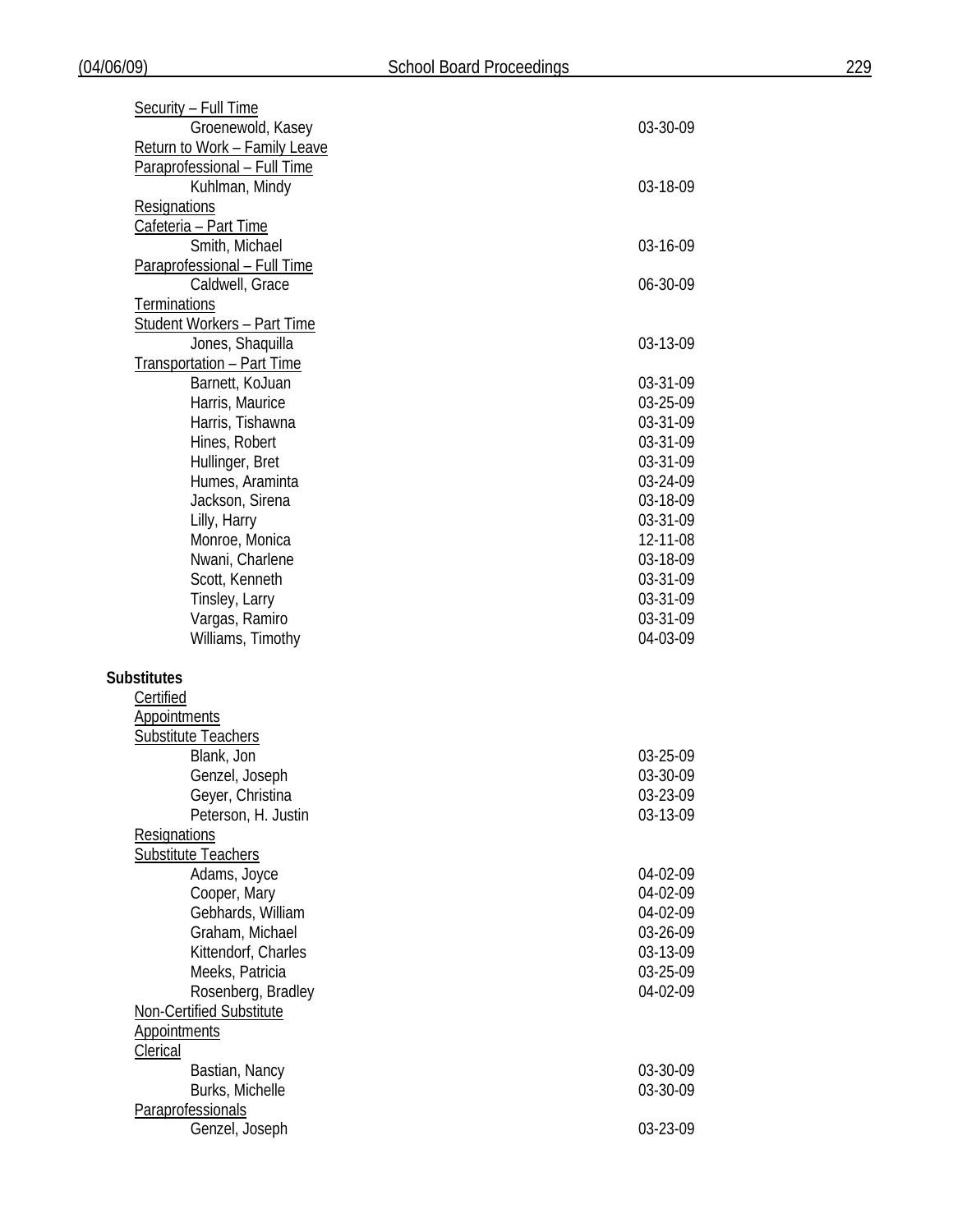| 230<br>School Board F<br>Proceedings | (04/06/09) |
|--------------------------------------|------------|
|--------------------------------------|------------|

| Geyer, Christina<br>Sparling, Ralph         | 03-23-09<br>03-06-09 |
|---------------------------------------------|----------------------|
| Special Ed Attendants/Behavioral Assistants |                      |
| Young, Andrea                               | 03-30-09             |
| Terminations                                |                      |
| Cafeteria                                   |                      |
| Reynolds, Lashauna                          | 03-23-09             |
| Veazy, Nisa                                 | 03-20-09             |

On roll call, 6 ayes. Motion carried.

TRAVEL REQUESTS - Moved by Butler, seconded by Parker approval of the travel requests as presented by the administration. (Copy is on file in the board secretary's office.)

On roll call, 6 ayes. Motion carried.

DECLARE SURPLUS PROPERTY & AUTHORIZE DISPOSITION – Moved by Butler, seconded by Parker that the Board of Education approve the declaration of surplus property and authorize its disposition through action or other means. On roll call, 6 ayes. Motion carried.

PETITIONS TO INTERVENE BEFORE PROPERTY TAX APPEAL BOARD – Moved by Butler, seconded by Parker that the District's general counsel, Kavanagh, Scully, Sudow, White & Frederick, Attorneys Robert C. Gates, David J. Walvoord, Suite 700, 301 SW Adams St., Peoria, IL 61602, are authorized to intervene and may retain such experts as approved by the District Treasurer in any property tax appeal requesting a change in assessed valuation of \$100,000 or more, arising from property located in Peoria County, Illinois before the Peoria County Board of Review and the State of Illinois Property Tax Appeal Board.

Attorney Walvoord explained that seven large properties are contesting their appraisals. He is suggesting that the District protest the changes. Any expenses would have to be cleared with the District Treasurer. He also noted that they are talking with the City, Park District and County to ask that the pay an equitable share of the attorney fees. The changes could amount to a loss of over \$100,000 in tax revenue for the District, with attorney fees thought not to exceed \$20,000. He noted that a notice must be filed by the District by April 21, 2009 and that an appraisal of property might be needed in some cases.

On roll call 6 ayes. Motion carried.

 ACCEPTANCE OF BID FOR LEE WAREHOUSE – Moved by Butler, seconded by Parker that the Board of Education accept the bid of the Sovereign Grace M. B. Church in the amount of \$15,000.00 for the purchase of the Lee Warehouse property. Further, that the President of the Board of Education and the Secretary of the Board of Education are authorized to sign all documents for the sale of the property.

On roll call 6 ayes. Motion carried.

### **DELIBERATION AGENDA** - .

Review of Suspensions - Moved by Stowell seconded by Butler that the Review of Suspensions listed on Report No. 14 dated April 6, 2009 be approved as presented.

> On roll call, 5 ayes. Butler, Parker, Stowell, Wolfmeyer, Gorenz 1 nay. Ross. Motion carried.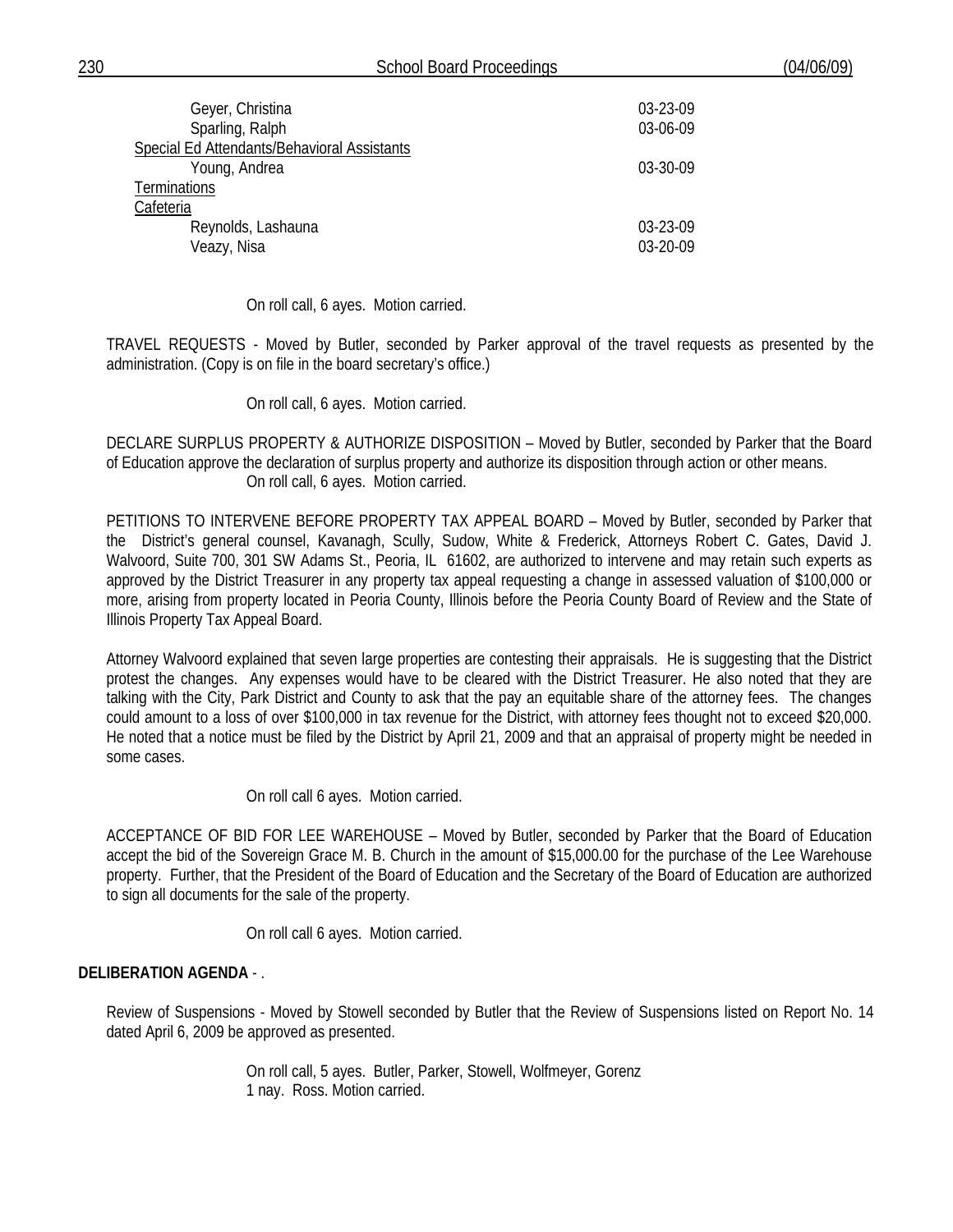Expulsions – Moved by Stowell seconded by Butler that the Expulsions listed on the report dated April 6, 2009 be approved as presented.

 On roll call, 5 ayes. Butler, Parker, Stowell, Wolfmeyer, Gorenz 1 nay. Ross. Motion carried.

RESOLUTION TO SELL WORKING BONDS - Moved by Stowell seconded by Butler that the Board of Education approve the Consideration on a Resolution Concerning the Intent of the Board to sell Working Cast Fund Bonds for the District.

RESOLUTION declaring the intention to avail of the provisions of Article 20 of the School Code of the State of Illinois, as amended, and to issue Working Cash Fund Bonds of the Board of Education of the City of Peoria, School District Number 150, Peoria County, Illinois, and directing that notice of such intention be published in the manner provided by law.

\* \* \* WHEREAS, pursuant to the provisions of Article 20 of the School Code of the State of Illinois, and all laws amendatory thereof and supplementary thereto (the *"Code"*), a fund to be known as a Working Cash Fund (the *"Fund"*) may be created, maintained, administered and operated in and for the Board of Education of the City of Peoria, School District Number 150, Peoria County, Illinois (the *"District"*), in the manner prescribed in the Code, for the purpose of enabling the District to have in its treasury at all time sufficient money to meet demands thereon for ordinary and necessary expenditures for corporate purposes; and

WHEREAS, under the provisions of the Code, the Board of Education of the District (the *"Board"*) is authorized to incur an indebtedness and issue bonds as evidence thereof (the *"Bonds"*) for the purpose of creating the Fund; and

WHEREAS, the Board has determined and does hereby determine that it is advisable, necessary and in the best interests of the District that the Fund be created and that the District incur an indebtedness and issue Bonds as evidence thereof in the amount of \$38,000,000 for said purpose; and

WHEREAS, before such Bonds may be issued for said purpose, the Board must adopt a resolution declaring its intention to issue such Bonds for said purpose and direct that notice of such intention be published as provided by law:

NOW, THEREFORE, Be It and It Is Hereby Resolved by the Board of Education of the City of Peoria, School District Number 150, Peoria County, Illinois, as follows:

*Section 1. Incorporation of Preambles.* The Board hereby finds that all of the recitals contained in the preambles to this Resolution are full, true and correct and does incorporate them into this Resolution by this reference.

*Section 2. Declaration of Intent.* The Board hereby declares its intention to avail of the provisions of the Code, and to issue Bonds in the amount of \$38,000,000 for the purpose of creating the Fund and enabling the District to have in its treasury at all time sufficient money to meet demands thereon for ordinary and necessary expenditures for corporate purposes.

*Section 3. Notice of Intent.* In accordance with the provisions of Section 5 of the Local Government Debt Reform Act of the State of Illinois, as amended, notice of said intention to avail of the provisions of Article 20 of the Code and to issue Bonds for the purpose of creating the Fund shall be given by publication of such notice at least once in the *Peoria Journal Star*, the same being a newspaper of general circulation in the District.

 *Section 4. Form of Notice.* The notice of intention to issue the Bonds shall be in substantially the following form:

> Notice of Intention of City of Peoria, School District Number 150 Peoria County, Illinois to Issue \$38,000,000 Working Cash Fund Bonds

PUBLIC NOTICE is hereby given that on the 6th day of April, 2009, the Board of Education (the *"Board"*) of the City of Peoria, School District Number 150, Peoria County, Illinois (the *"District"*), adopted a resolution declaring its intention and determination to issue bonds in the aggregate amount of \$38,000,000 for the purpose of creating the Working Cash Fund of the District, and it is the intention of the Board to avail of the provisions of Article 20 of the School Code of the State of Illinois, and all laws amendatory thereof and supplementary thereto, and to issue said bonds for the purpose of creating said Working Cash Fund. Said Working Cash Fund is to be maintained, administered and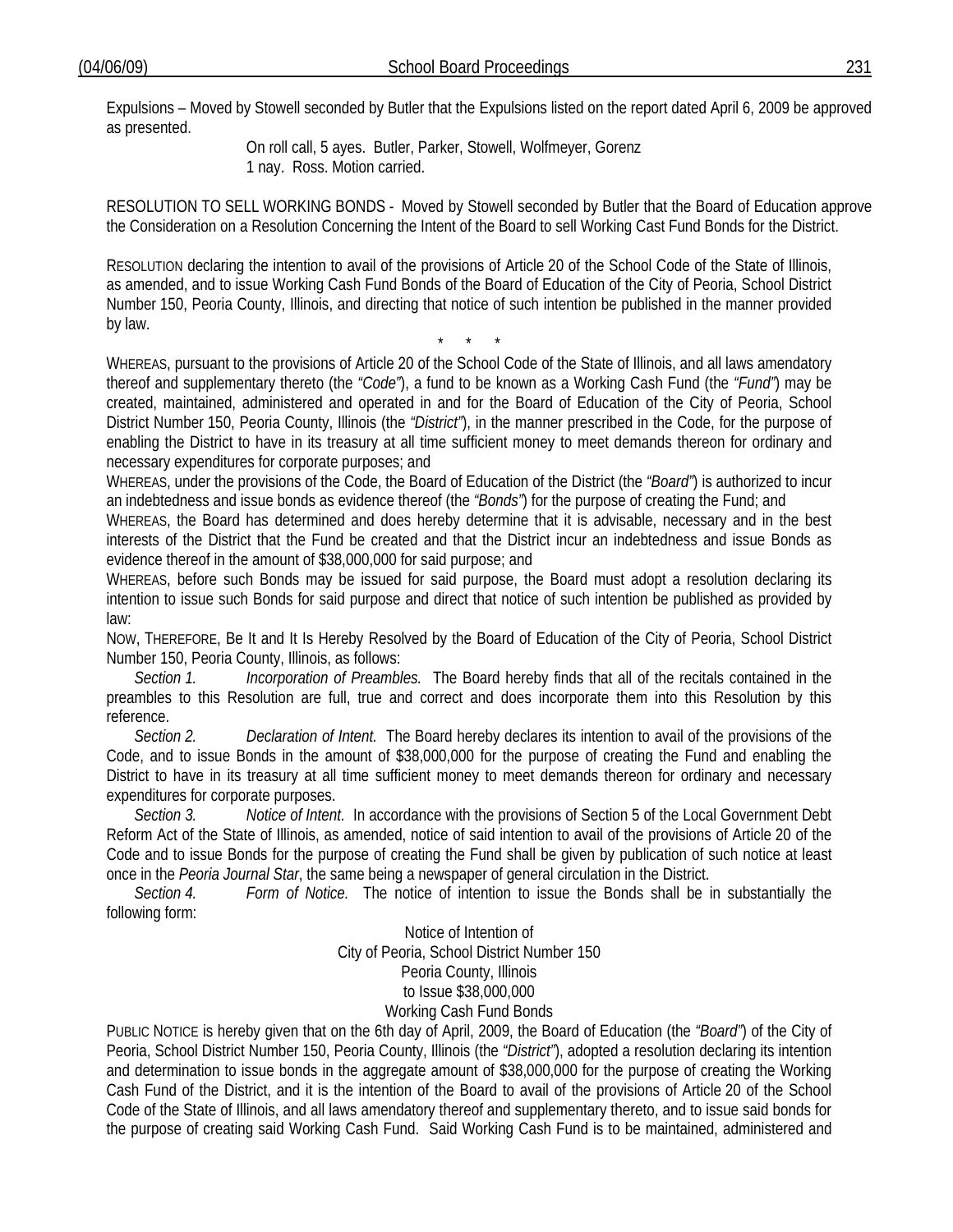operated in accordance with the provisions of said Article and shall be used for the purpose of enabling the District to have in its treasury at all time sufficient money to meet demands thereon for ordinary and necessary expenditures for corporate purposes. Said Working Cash Fund is to be used to provide moneys with which to meet ordinary and necessary disbursements for salaries and other school purposes in anticipation of the collection of taxes lawfully levied for any and all purposes and said Working Cash Fund is to be reimbursed to the extent of funds so advanced when such taxes shall have been collected.

A petition may be filed with the Secretary of the Board (the *"Secretary"*) within thirty (30) days after the date of publication of this notice, signed by not less than 6,355 voters of the District, said number of voters being equal to ten per cent (10%) of the registered voters of the District, requesting that the proposition to issue said bonds as authorized by the provisions of said Article 20 be submitted to the voters of the District. If such petition is filed with the Secretary within thirty (30) days after the date of publication of this notice, an election on the proposition to issue said bonds shall be held on the 2nd day of February, 2010. The Circuit Court may declare that an emergency referendum should be held prior to said election dates pursuant to the provisions of Section 2A-1.4 of the Election Code of the State of Illinois, as amended. If no such petition is filed within said thirty (30) day period, then the District shall thereafter be authorized to issue said bonds for the purpose hereinabove provided.

By order of the Board of Education of the City of Peoria, School District Number 150, Peoria County, Illinois. DATED this 6th day of April, 2009.

Julia A. Cramer **David L. Gorenz** Secretary, Board of Education, City of Peoria, School District Number 150, Peoria County, Illinois

President, Board of Education, City of Peoria, School District Number 150, Peoria County, Illinois

Dr. Butts explained that over the course of the last months this District has issued \$30 million in Tax Anticipation Warrants. Those warrants will need to be paid back with monies received at the beginning of next year, and essentially by the end of October the District will have paid out one-half of that current fiscal year property-tax revenue. The District this year borrowed the maximum it could from the Education fund (\$25 million) and had to borrow the other \$5 million from the Tort Fund. He noted that the Working Cash Bonds would move the District from short term debt to long term debt. This would move the District from the current "crisis" mode to having cash to pay the bills and not having to use short term borrowing. He strongly recommended that the working cash be used to borrow from when there is a need (when the money would come in it would be paid back) and not for operational costs. He stressed that issuing the \$38 million in working cash bonds would allow the district to pay back the \$30 million and as the District moves to a better position over a period of years, the money would be paid back to the Working Cash Fund to allow the District to borrow from itself.

Superintendent Hinton stated that administration is working to "right size" the District with changes that least affect the students. Currently we are not generating enough revenue to operate our facilities. When the District loses students, we must reduce staff. He noted that to right-size the district he originally had stated that three primaries and one high school were slated to close; now he is looking at adding a middle school and another school.

Dr. Butts noted that with the last issuance of bonds Standard and Poor stated that for the next bonds they would require a site visit – they want to talk to the District personally about our long term plan for this District and if we do not have a long term plan for financial security the A+ rating that we presently have will not hold. He also noted that currently the District's cash will run out on May 10<sup>th</sup> and there will be no money for salaries.

Dr. Durflinger stated that in his view, if there were no cuts for this year or next year and the working cash bonds are not acted upon the District would run out of money next December and would have no warrants to access. Basically, after half the year the District would have no money and could not borrow.

Superintendent Hinton listed his cost reduction items:

- 1. At the end of this school year, close Tyng and Kingman Primary Schools
- 2. At the end of the 09-10 school year close Irving Primary School
- 3. At the end of the 09-10 school year close one high school (the school has not been identified at this time)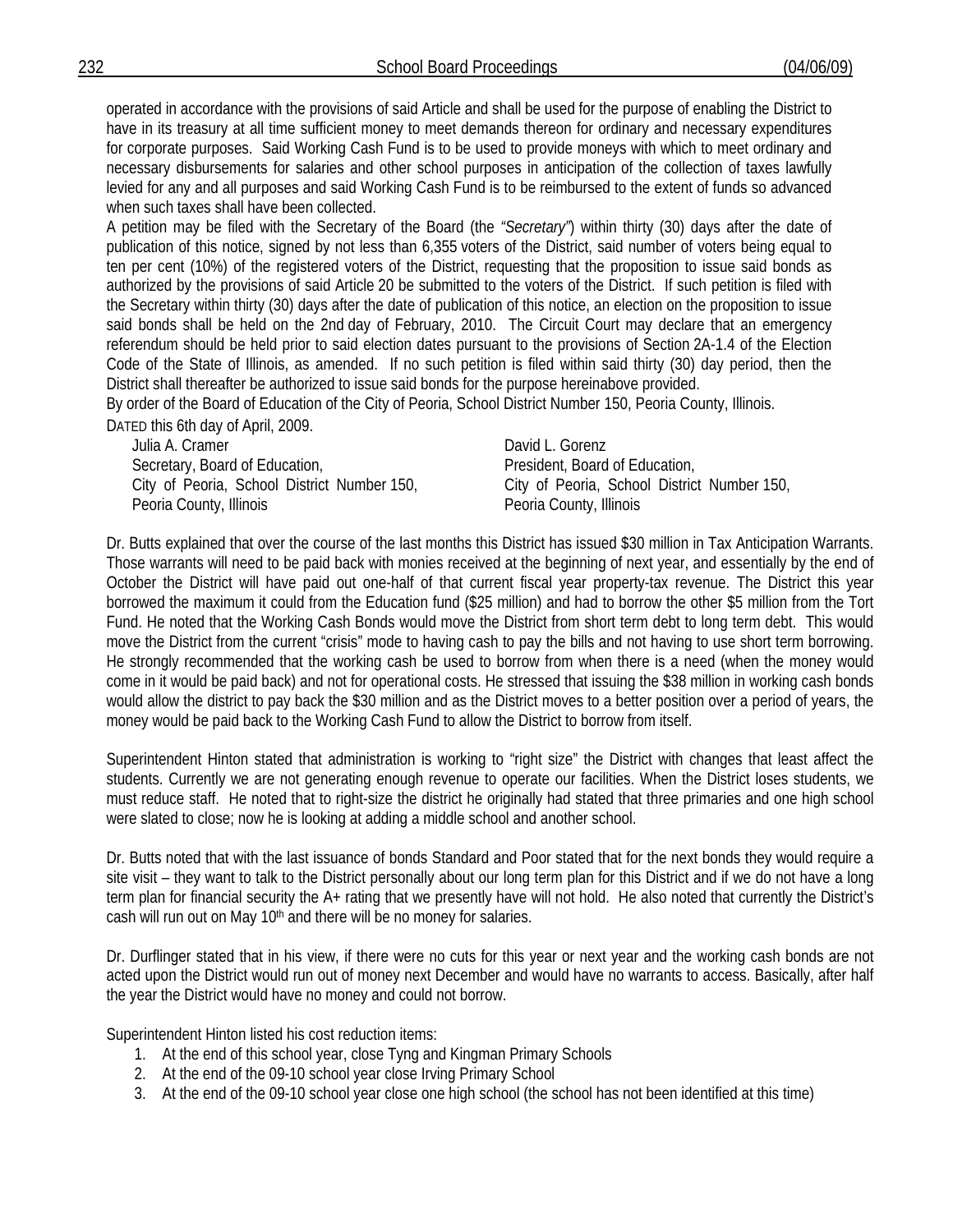- 4. At the end of this year reduce certified staff by 79 positions (63 teacher 8 administrators) and non-certified staff by 16
- 5. Delay major purchases and expenses for the upcoming school year
- 6. Continue in the 09-10 school year the soft hiring freeze
- 7. Eliminate high school department chairpersons
- 8. A temporary end to the Mandarin program (Superintendent Hinton is still trying to keep some form of the program)
- 9. In order to achieve the certified reduction in staff, increase class size by 3 students. (this does not mean that all classes will increase by 3 students)

Those nine items will be brought to the Board for a vote on April 20, 2009. Superintendent Hinton noted that he does not recommend making these cuts lightly, but he has no recourse but to make these recommendations and do what is right to make the District financially stable and not have to worry about making our financial obligations.

Board member Parker asked the factors involved in Mr. Hinton's decisions. He stated that the Master Facility Plan was used to determine the closing of buildings. The staff cuts were made to enable the District to be more efficient.

Mr. Stowell would like to see a Building Committee up and running. Mrs. Ross would like to see justifications for the reductions. Dr. Gorenz noted that the District may have to go through short term pain to see long term gains – if we cannot reduce our expenses and improve our fund balances we will never be in a spot for new teachers or alternative schools. He also stressed that the Board needs to look at what is best for the entire student population - all 13,000 students.

# On roll call, 6 ayes. Motion carried.

RESOLUTION FOR PUBLIC HEARING - Moved by Parker, seconded by Stowell that the Board of Education approve the Consideration of a Resolution for the District Calling a Hearing Regarding the Sale of Working Cash Fund Bonds to Comply With the Public Notice Requirements of the Illinois Bond Issue Notification Act.

RESOLUTION calling a public hearing concerning the intent of the Board of Education of the City of Peoria, School District Number 150, Peoria County, Illinois, to sell \$38,000,000 Working Cash Fund Bonds.

\* \* \*

Whereas, the Board of Education of the City of Peoria, School District Number 150, Peoria County, Illinois (the "District"), is a duly organized and existing school district created pursuant to a special charter (the "Charter"), and is now operating under the provisions of the Charter and the School Code of the State of Illinois, and all laws amendatory thereof and supplementary thereto, including the Local Government Debt Reform Act of the State of Illinois, as amended; and

Whereas, the Board of Education of the District (the "Board") intends to sell bonds in the amount of \$38,000,000 for the purpose of creating the working cash fund of the District (the "Bonds"); and

Whereas, the Bond Issue Notification Act of the State of Illinois, as amended, requires the Board to hold a public hearing concerning the Board's intent to sell the Bonds before adopting a resolution providing for the sale of the Bonds:

Now, Therefore, Be It and It Is Hereby Resolved by the Board of Education of the City of Peoria, School District Number 150, Peoria County, Illinois, as follows:

Section 1. Incorporation of Preambles. The Board hereby finds that all of the recitals contained in the preambles to this Resolution are full, true and correct and does incorporate them into this Resolution by reference.

Section 2. Public Hearing. The Board hereby calls a public hearing to be held at 6:30 o'clock P.M. on the 4th day of May, 2009, in the Superintendent's Conference Room in the Administration Building, 3202 North Wisconsin Avenue, Peoria, Illinois, in the District, concerning the Board's intent to sell the Bonds and to receive public comments regarding the proposal to sell the Bonds (the "Hearing").

Section 3. Notice. The Secretary of the Board (the "Secretary") shall (i) publish notice of the Hearing at least once in the Peoria Journal Star, the same being a newspaper of general circulation in the District, not less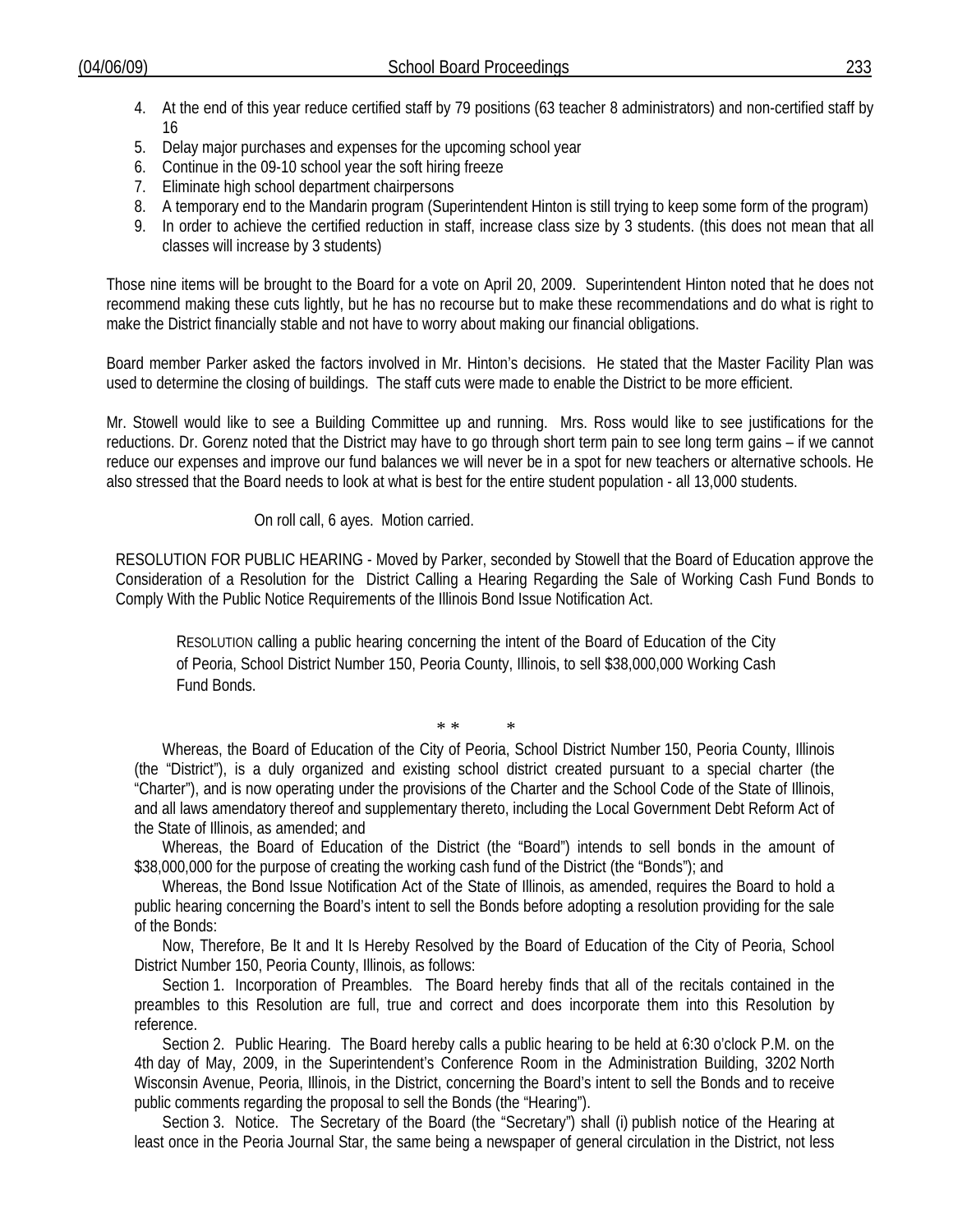than 7 nor more than 30 days before the date of the Hearing and (ii) post at least 48 hours before the Hearing a copy of said notice at the principal office of the Board.

Section 4. Form of Notice. Notice of the Hearing shall appear above the name of the Secretary and shall be in substantially the following form:

> Notice of Public Hearing Concerning the Intent of the Board of Education of the City of Peoria, School District Number 150, Peoria County, Illinois to Sell \$38,000,000 Working Cash Fund Bonds

Public Notice is Hereby Given that the Board of Education of the City of Peoria, School District Number 150, Peoria County, Illinois (the "District"), will hold a public hearing on the 4th day of May, 2009, at 6:30 o'clock P.M. The hearing will be held in the Superintendent's Conference Room in the Administration Building, 3202 North Wisconsin Avenue, Peoria, Illinois. The purpose of the hearing will be to receive public comments on the proposal to sell bonds of the District in the amount of \$38,000,000 for the purpose of creating the working cash fund of the District.

By order of the Board of Education of the City of Peoria, School District Number 150, Peoria County, Illinois. Dated the 6th day of April, 2009.

Julia A. Cramer

Secretary, Board of Education, City of Peoria, School District Number 150, Peoria County, Illinois

On roll call, 6 ayes. Motion carried.

# **INFORMATION ITEMS – REPORTS FROM SUPERINTENDENT AND STAFF** –

- 1. GOAL 1 STUDENT ACHIEVEMENT
- 2. Goal 2 FISCAL RESPONSIBILITY – The Superintendent's financial recommendations were made under the action item for approving the Working Cash Bonds.

PURCHASE ORDERS OVER \$2,500 – Dr. Butts presented this report for the Board's review. Questions were asked and answered regarding the report.

- 3. GOAL 3 QUALITY STAFF
- 4. GOAL 4 SAFE, CARING ENVIRONMENTS
- 5. GOAL 5 CULTURE OF CUSTOMER SERVICE Mrs. Shangraw presented the following list of FOIA's.

| Date           | Requestor                 | <b>Disposition</b> |
|----------------|---------------------------|--------------------|
| Feb. 19, 2009  | Illinois Policy Institute | Filled             |
| Feb. 27, 2009  | Julie McArdle             | Flled              |
| March 12, 2009 | Debbie Chavez             | Filled             |
| March 13, 2009 | <b>ACLU</b>               | Filled             |
| March 27, 2009 | Mardona Shay              | Pending            |
| March 27, 2009 | Jeffrey Adkins-Dutro      | Withdrawn          |
| March 30, 2009 | Jeffrey Adkins-Dutro      | Pending            |
| March 30, 2009 | Mardona Shay              | Pending            |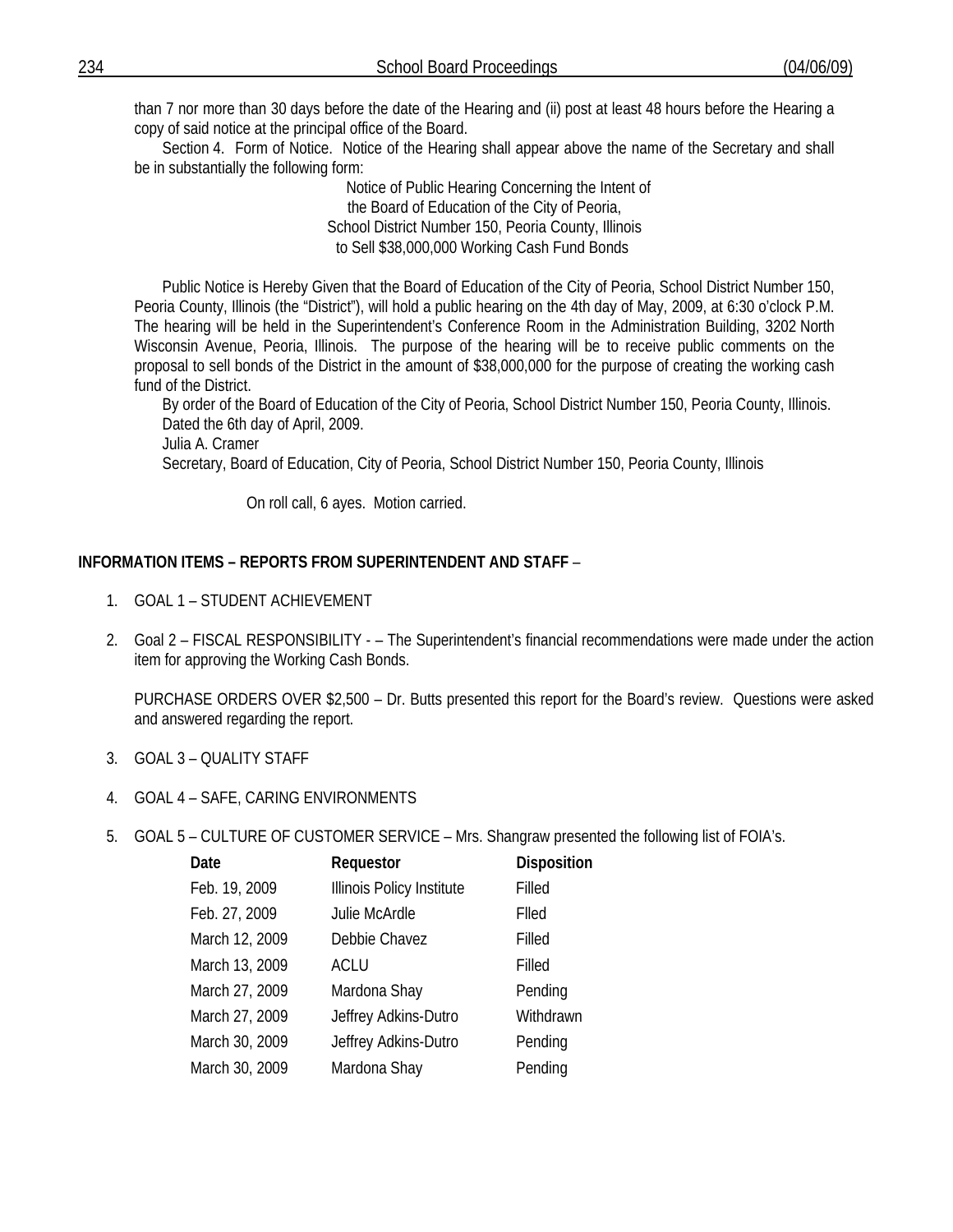March 31, 2009 Mardona Shay Pending April 3, 2009 Steve Katlack Pending

**REPORTS AND SUGGESTIONS BY BOARD MEMBERS** – Dr. Gorenz reported that the Ground Breaking for the new Glen Oak School will be Wednesday, April 15, 2009 and the Ground Breaking for the new Harrison Primary School will be Thursday, April 16, 2009.

ADJOURNMENT – Moved by Ross, seconded by Parker to adjourn. Dr. Gorenz adjourned the regular meeting at 10:40 p.m.

 Julia A. Cramer, Board Secretary

ATTEST:

David L. Gorenz Board President